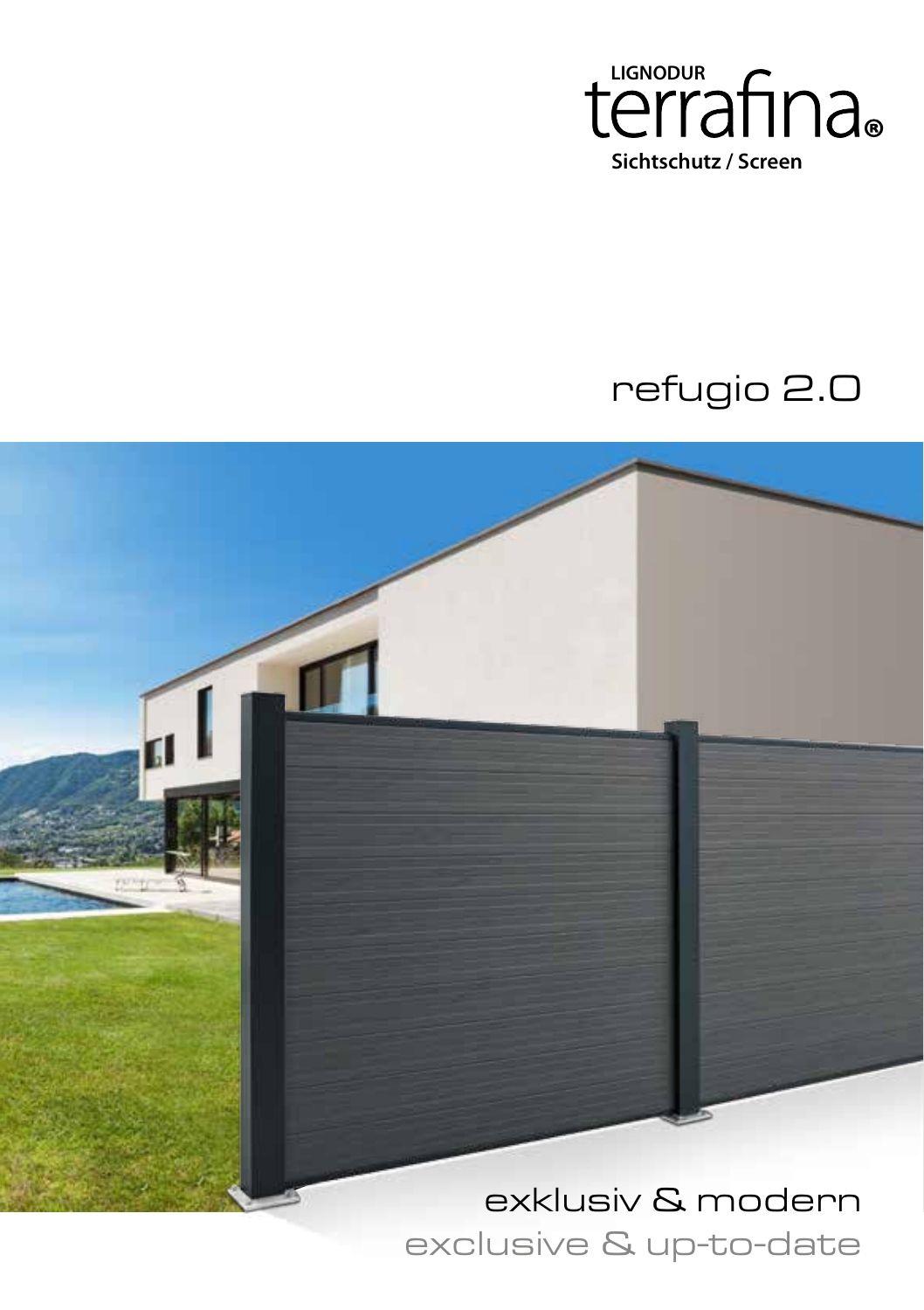

**Design neu definiert.** Das Sichtschutzsystem erwächst aus Trends einer exklusiven und modernen Gartengestaltung. refugio 2.0 setzt neue Maßstäbe in Bezug auf die Stabilität und entspricht höchsten Qualitätsansprüchen. **Stilsicher.** Attraktive Farben bieten in Kombination mit dem modularen System Lösungen nach Maß. **Der perfekte Werkstoff.** LIGNODUR® garantiert eine hohe Wetterbeständigkeit bei minimalem Pflegeaufwand. refugio 2.0 – mein Sichtschutzsystem.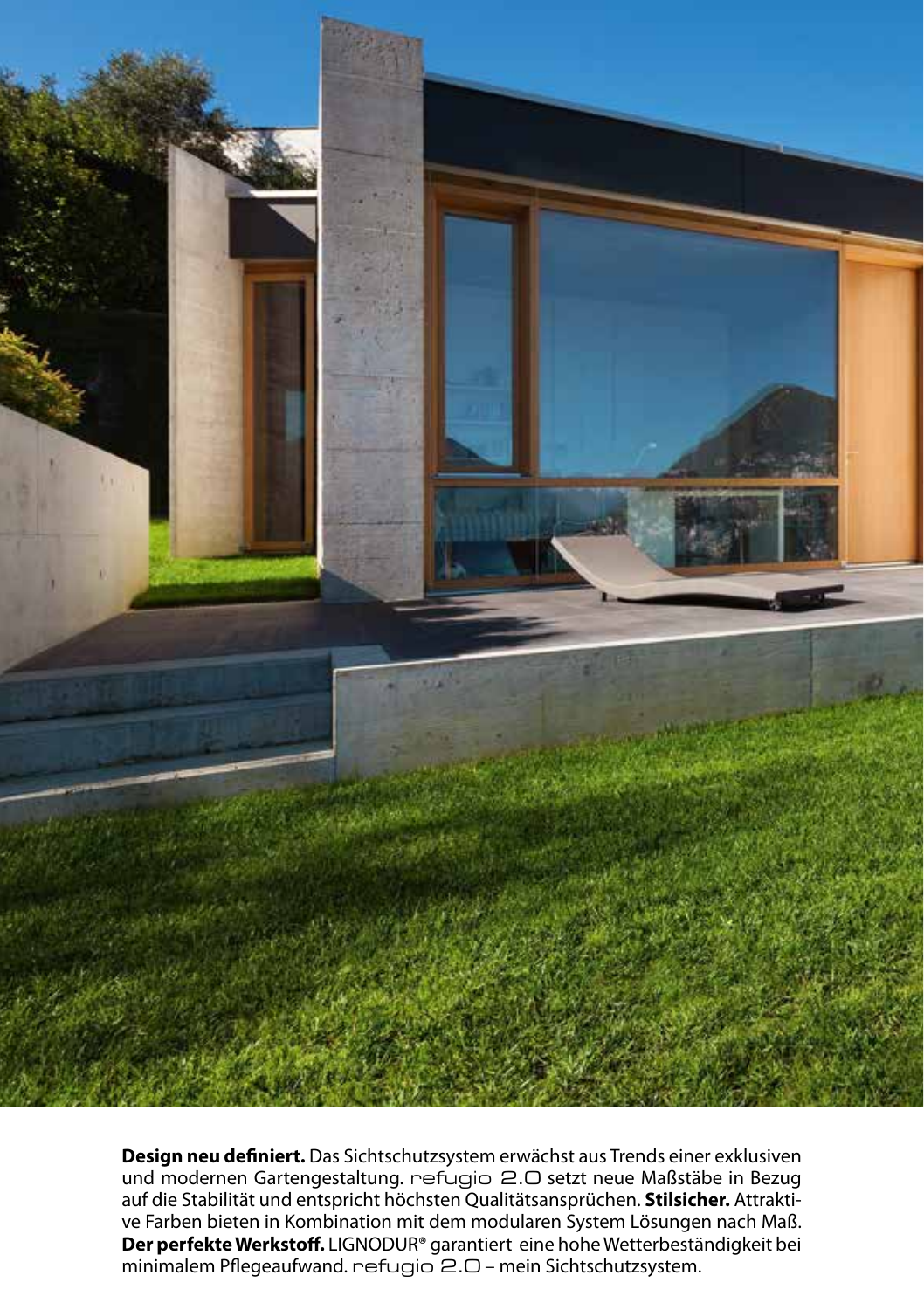

**Redefined design.** The screen system reflects the exclusive trend of modern garden design. refugio 2.0 sets new standards in terms of stability and match to the highest quality standards with an **assured sense of style.** Handsome colors in combination with the modular system offer custom-made solutions. **The ideal material.** LIGNODUR® guarantees a high level of resistance against weathering with a low level of maintenance. refugio 2.0 – my screen system.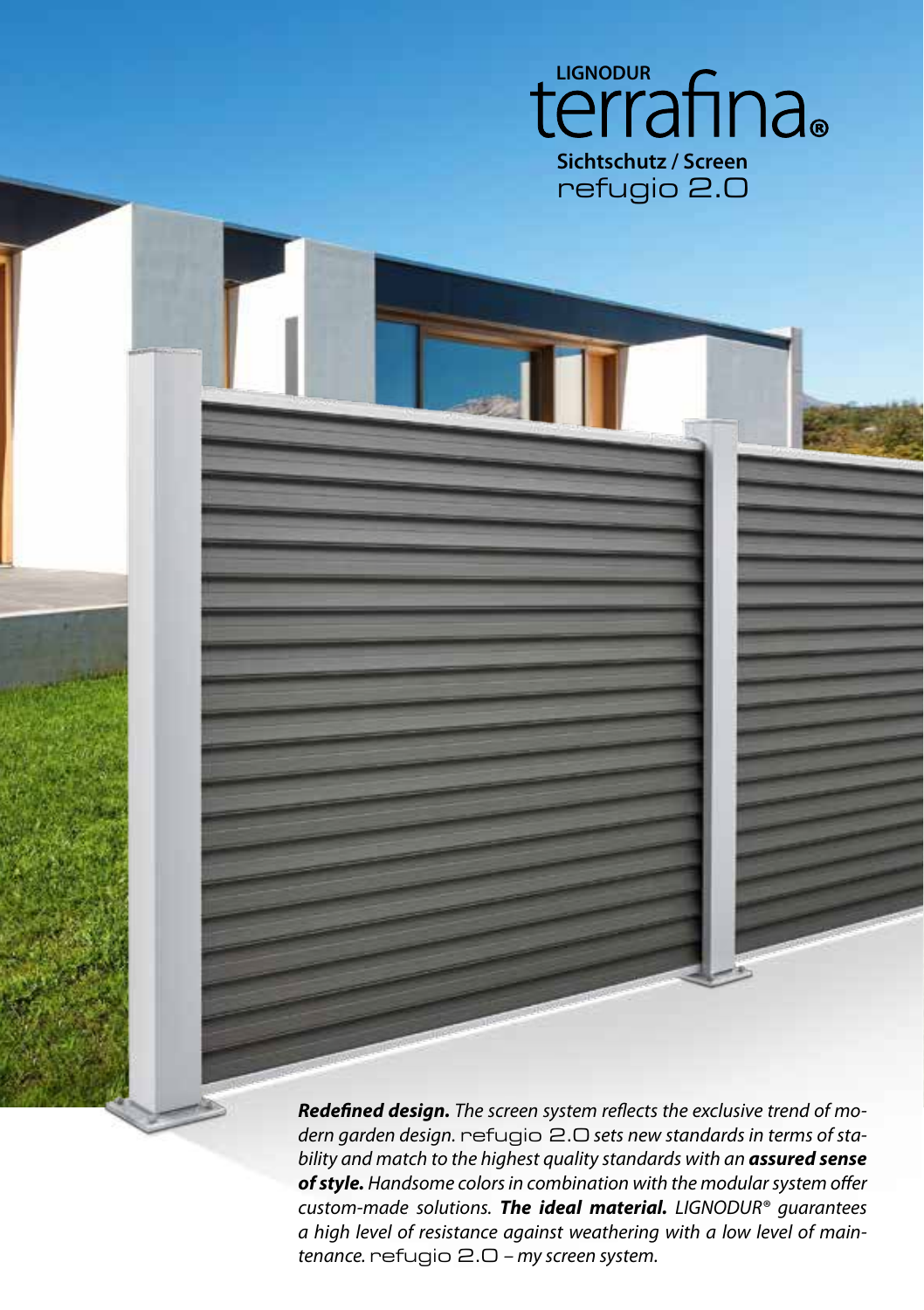



anthrazitgrau | anthracite grey granitgrau | granite grey





steingrau | stone grey beige | fawn



# Variationen | Variations





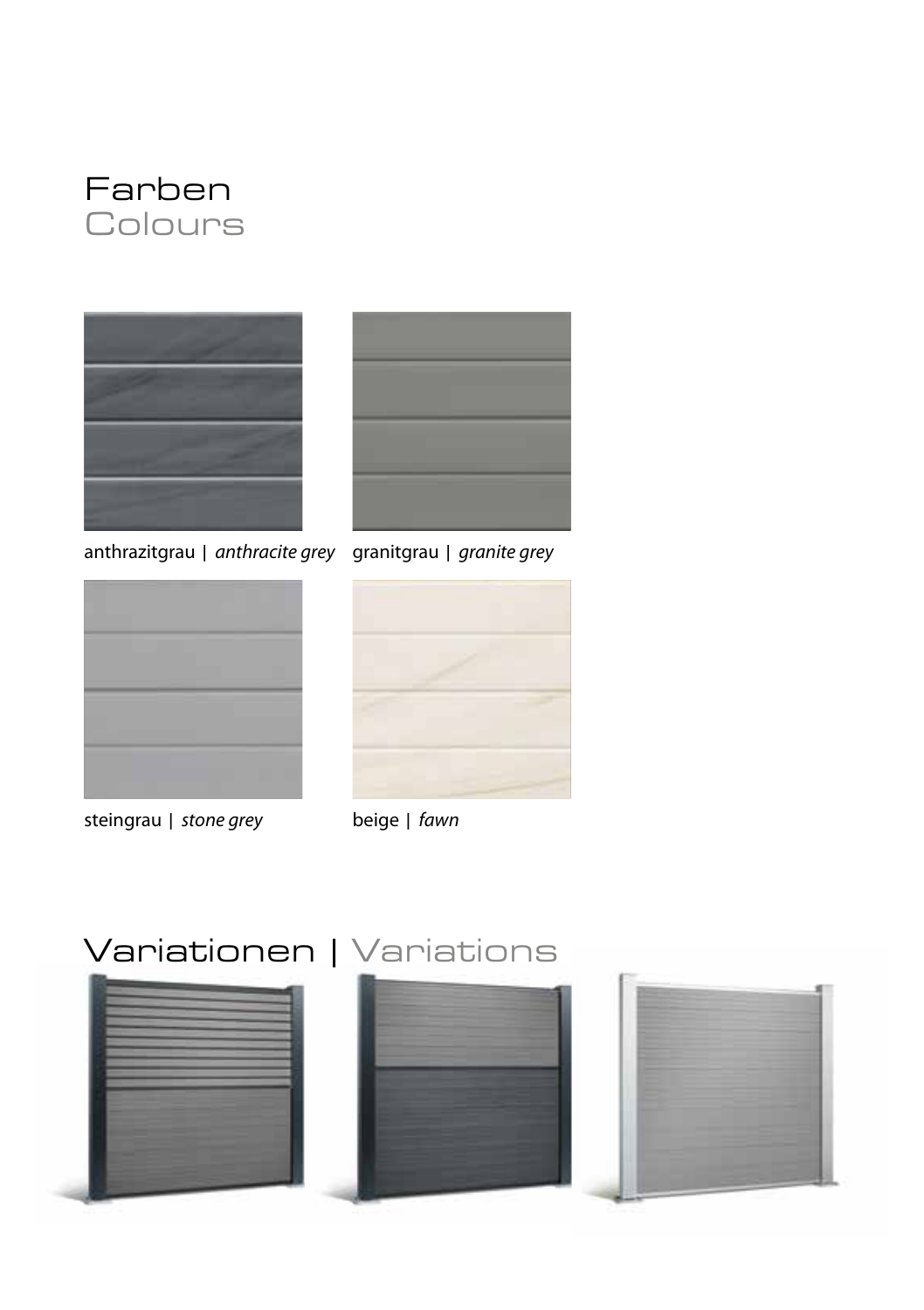### Paneele und Pfosten Panels and posts



glatt | smooth

schräg | inclined

Deckbreite | Width: 174 mm Profillänge | Length: 1730 mm





Anfang / Ende Start / End



Mitte Center



Ecke Corner



brushed

graphit graphite

120 x 120 x 1860 mm  $(L \times B \times H)$ 

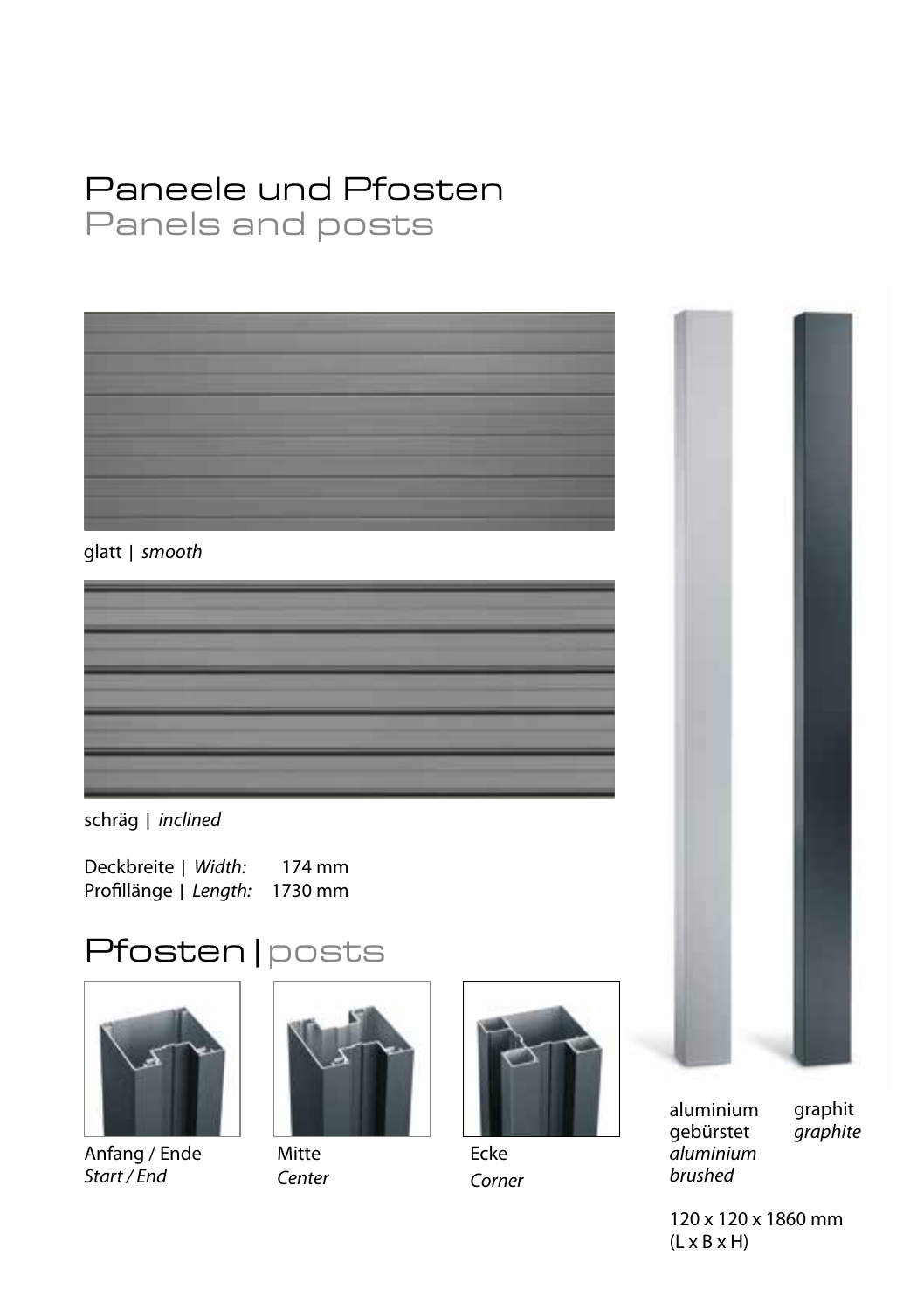### Zubehör | Accessories

**aluminium gebürstet aluminium brushed**



Nutverkleidung | Groove cover Länge | Length: 400 mm



Rahmenprofil | Frame profile Länge | Length: 1730 mm



Füllprofil | Filling profile Länge | Length: 1860 mm

**graphit graphite**



Nutverkleidung | Groove cover Länge | Length: 400 mm



Rahmenprofil | Frame profile Länge | Length: 1730 mm



Füllprofil | Filling profile Länge | Length: 1860 mm

### **edelstahl** | **stainless steel**



Pfostenkappe | Post cap 120 x 120 x 10 mm  $(I \times B \times H)$ 

#### **graphit** | **graphite**



Pfostenkappe | Post cap 120 x 120 x 10 mm  $(L \times B \times H)$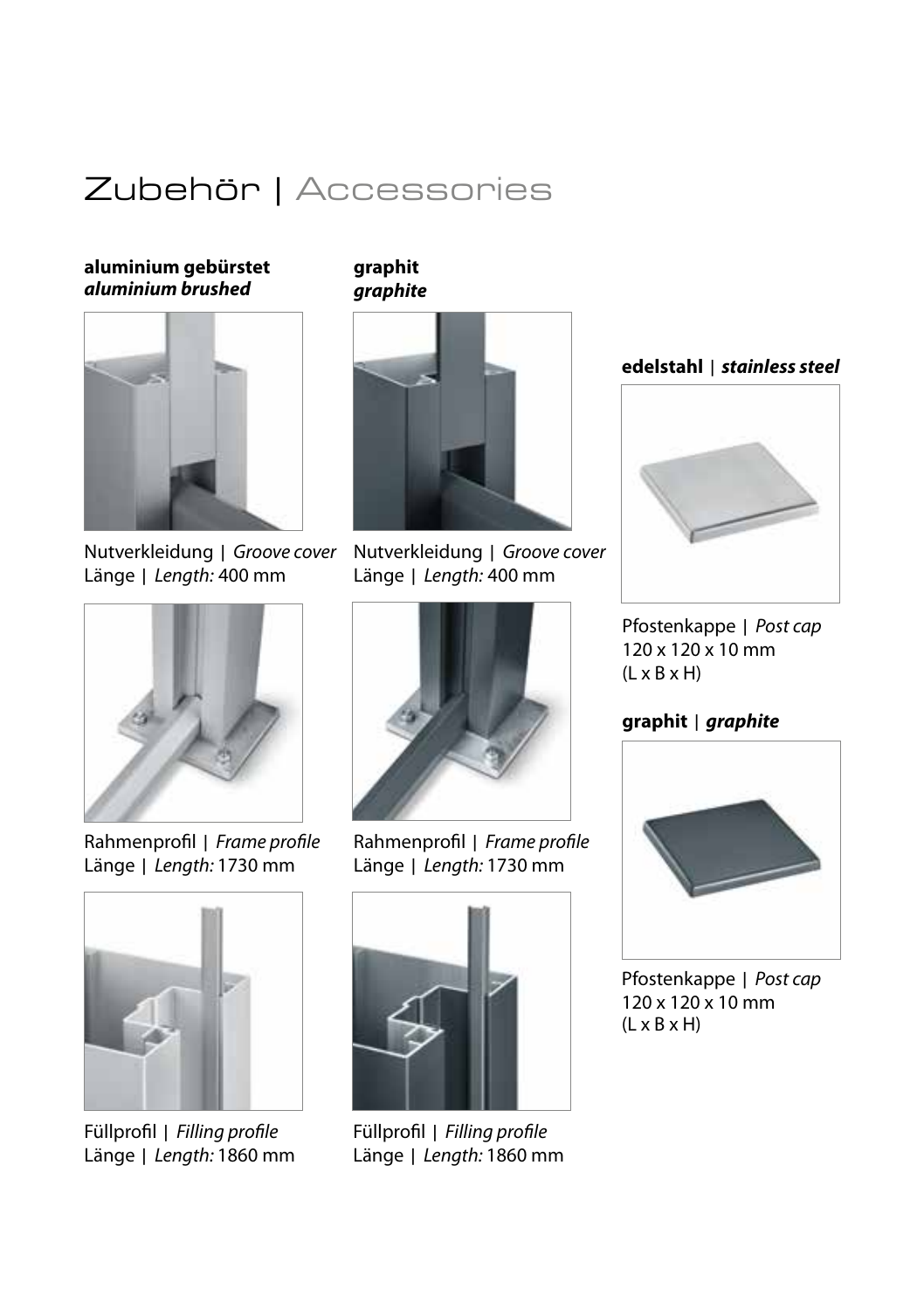

#### **Befestigungen fixing**

Pfostenträger zum Einbetonieren Supports for concreting



Anfang, Mitte | Start, center Gesamthöhe Total height: 758 mm

Gesamthöhe Total height: 425 mm

Ecke | Corner Gesamthöhe Total height: 958 mm

> Gesamthöhe Total height: 215 mm







Wandbefestigung Wall mounting